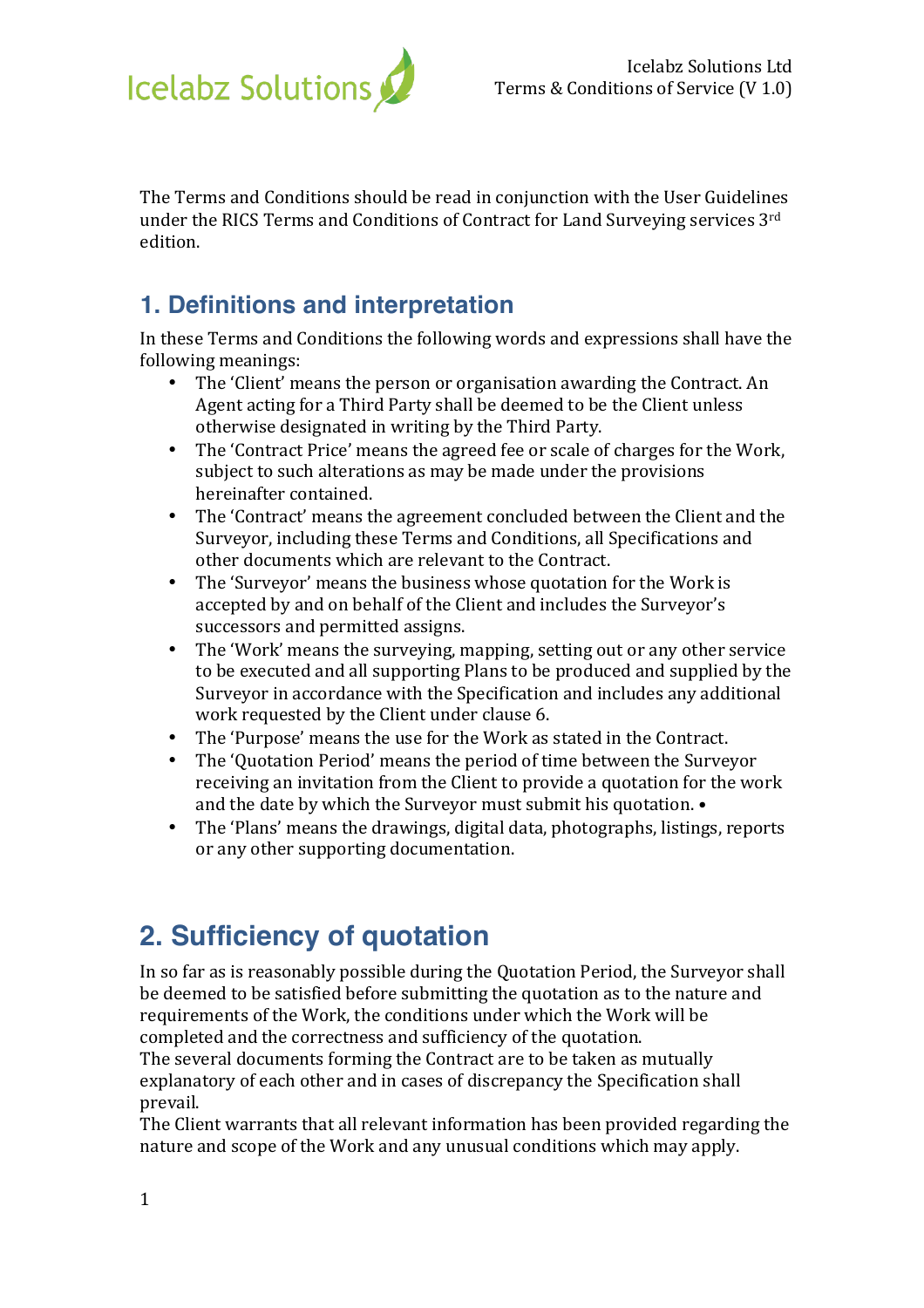

## **3. Commencement of Work**

The Surveyor shall not be obliged to commence the Work until requested in writing to do so by the Client. Once Work has commenced the Client shall not

cancel the Contract without compensating the Surveyor in full for the Work done to notification of cancellation together with a payment of 20 per cent of the Contract Price remaining.

### **4. Execution and completion of Work**

The Surveyor shall execute and complete the Work in conformity with the Specification and the delivery dates agreed. The Surveyor shall supply and provide for all matters necessary for the completion of the Work at the expense of the Surveyor except as specifically provided for in this Contract. Effective delivery shall be delivery to the Client or, by instruction, to a Third Party. Where delivery is refused or where the Surveyor is unable to deliver due to circumstances beyond his control, the Surveyor is entitled to treat the Contract as being fulfilled and invoice the Client accordingly. Work which the Client reasonably considers fails to meet the standards contained in the Specification shall be returned to the Surveyor within 60 days of receipt for correction at the Surveyor's own expense. If such Work is found, on being checked by the Surveyor, to be within the standards specified then the costs incurred by the Surveyor in checking shall be payable by the Client.

## **5.Extension of time for completion of Work**

The Work shall be completed in accordance with the agreed programme and dates or within such time as may be agreed with the Client. Any request by the Surveyor for extension of time shall be made in writing to the Client within seven days of the Surveyor being aware of such need arising.

### **6. Power to vary Work**

The Client may vary the Work either in form, quality or quantity provided that the total cost of the Contract is not affected by more than 10 per cent. Such variations shall be valued at the rates set out in the Contract where applicable or failing this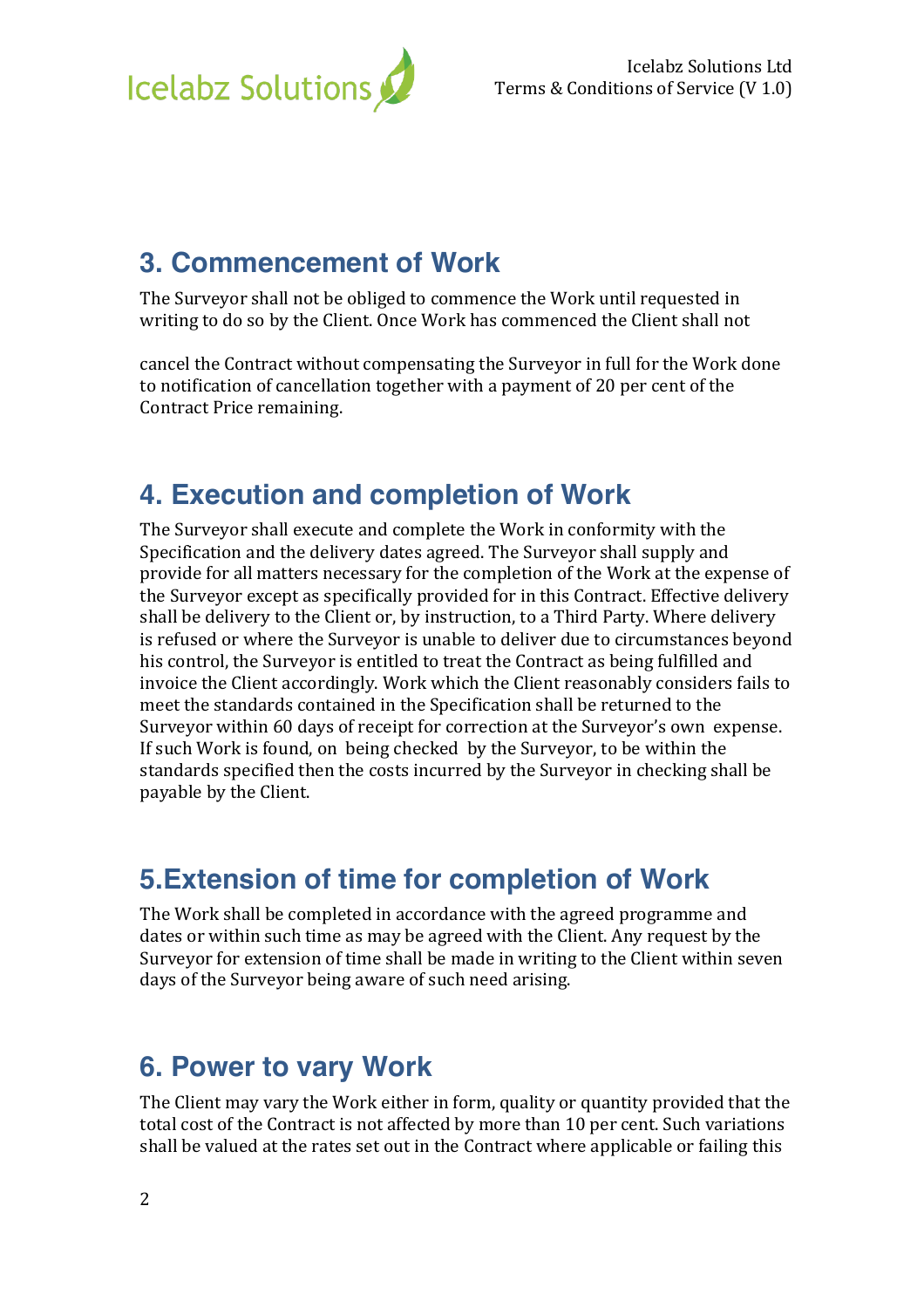

at new rates to be agreed between the parties. Where variations to the Work would affect the total cost by more than 10 per cent, the Contract Price shall be renegotiated at the request of the Surveyor.

## **7 Assignment or sub-contracting**

The Surveyor may sub-contract part of the Work, whilst accepting full responsibility for the Work as if it had not been sub-contracted.

### **8 Entry on to private property**

Where it is necessary for the Surveyor to have access on to private property the Client will be responsible for obtaining any necessary permissions. The Client will also furnish the Surveyor with a list of the occupiers and any letters of identification which may be needed.

## **9 Access for inspection**

The Client may at any reasonable time examine or test any part of the Work or materials intended for use therein and the Surveyor shall give every reasonable facility and assistance necessary. The cost of making any test and/or facilities and assistance provided shall be borne by the Client.

## **10 Payments**

Invoices may be submitted by the Surveyor to the Client at not less than weekly intervals for completed stages of the Work. Payment will be made within 7 days of the date of invoice. The Surveyor may charge interest at a rate of 20 per cent over Base Lending Rate per month, on a daily basis on overdue accounts without further notice. Only the final payment shall be taken as admission of the due performance of the Contract. Surveyors should also refer to the provisions within their relevant national legislation. In the UK, the terms for late payments are set out within the late Payment of Commercial Debts (Interest) Act 1999 (http://www.opsi.gov.uk/ACTS/acts1998/ukpga\_19980020\_en\_1).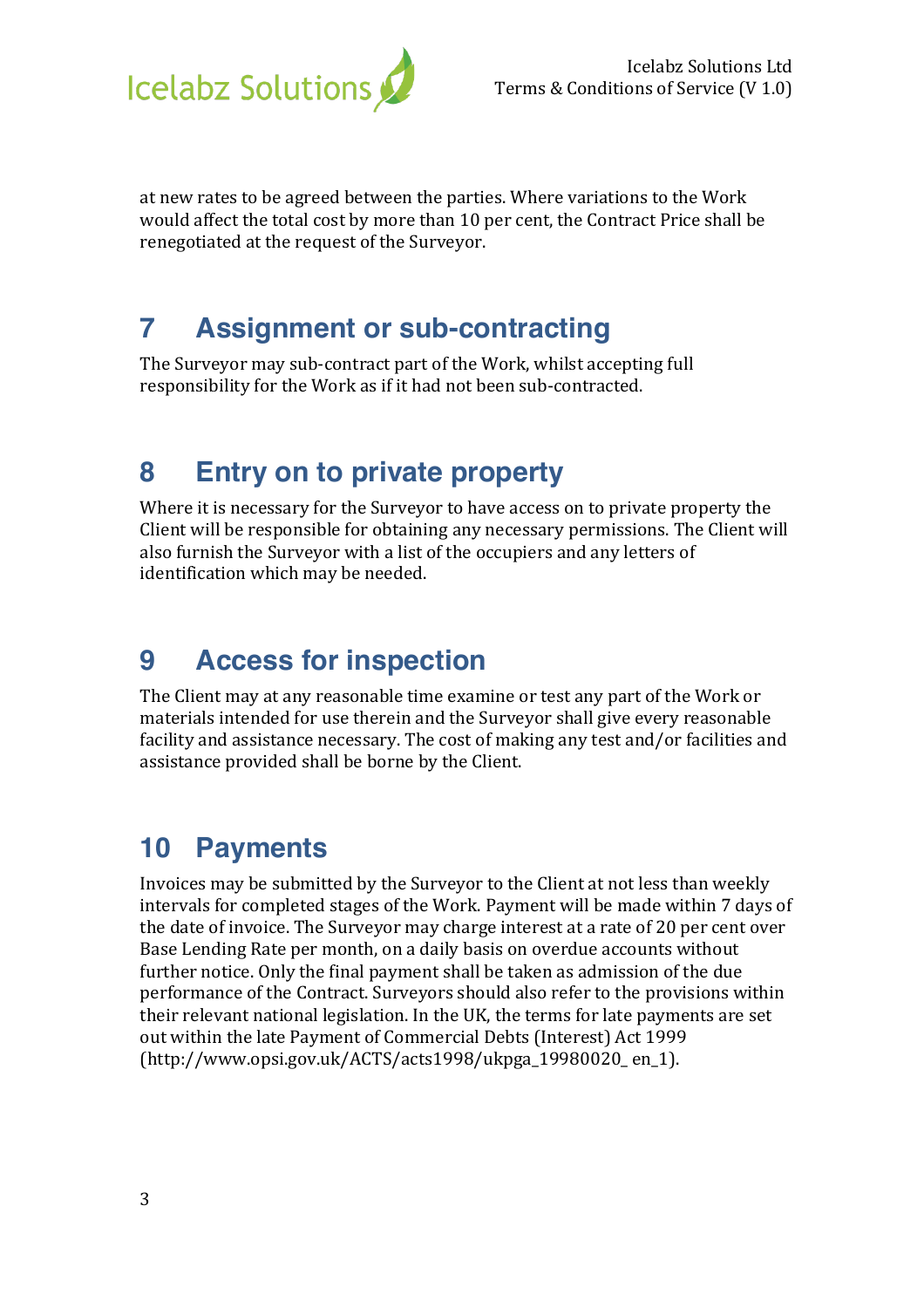

#### **11. Insurance**

The Surveyor shall hold or effect policies of insurance to cover Public Liability for not less than  $(E1M)$ , Employer's Liability for not less than  $(E10M)$  and Professional Indemnity Insurance with cover to be in compliance with the regulations laid down by RICS. The Surveyor shall insure the Plans against all risks whilst in transit, digital or hardcopy, until effective delivery to the Client.

The surveyor shall not be responsible for the insurance of Work installed in or on property under the control of the Client.

## **12. Liability**

The Surveyor shall not be liable for any inaccuracy of the Plans beyond the specified scale or accuracy, or for any matters resulting from their use for purposes other than that stated in the Contract. No liability shall attach to the Surveyor in respect of any consequential loss or damage suffered by the Client.

## **13. Rights to terminate the Contract**

Should the Surveyor be in breach of the Contract the Client may serve written notice on the Surveyor specifying the breaches of Contract and requiring them to be remedied within 30 days. Failing such remedy the Client may terminate the Contract by serving written notice to that effect on the Surveyor. The Client may decide to use only so much of the Work, upon payment to the Surveyor of such fees as they shall agree.

In the event of the Client failing to provide such matters as agreed in the Contract the Surveyor shall be entitled to an extension of the Contract period for any consequent delay and to payment for any additional costs that the Surveyor may reasonably incur.

In the event of the Client failing to make payments by the due date the Surveyor shall have the right to suspend the Work until receipt of such payments and to receive payment for any additional cost arising from such suspension. If such period of suspension shall exceed 7 days the Surveyor may, on giving the Client 7 days' notice, terminate the Contract without prejudice to any of his other rights under the Contract and be entitled to the compensation laid down in clause 3.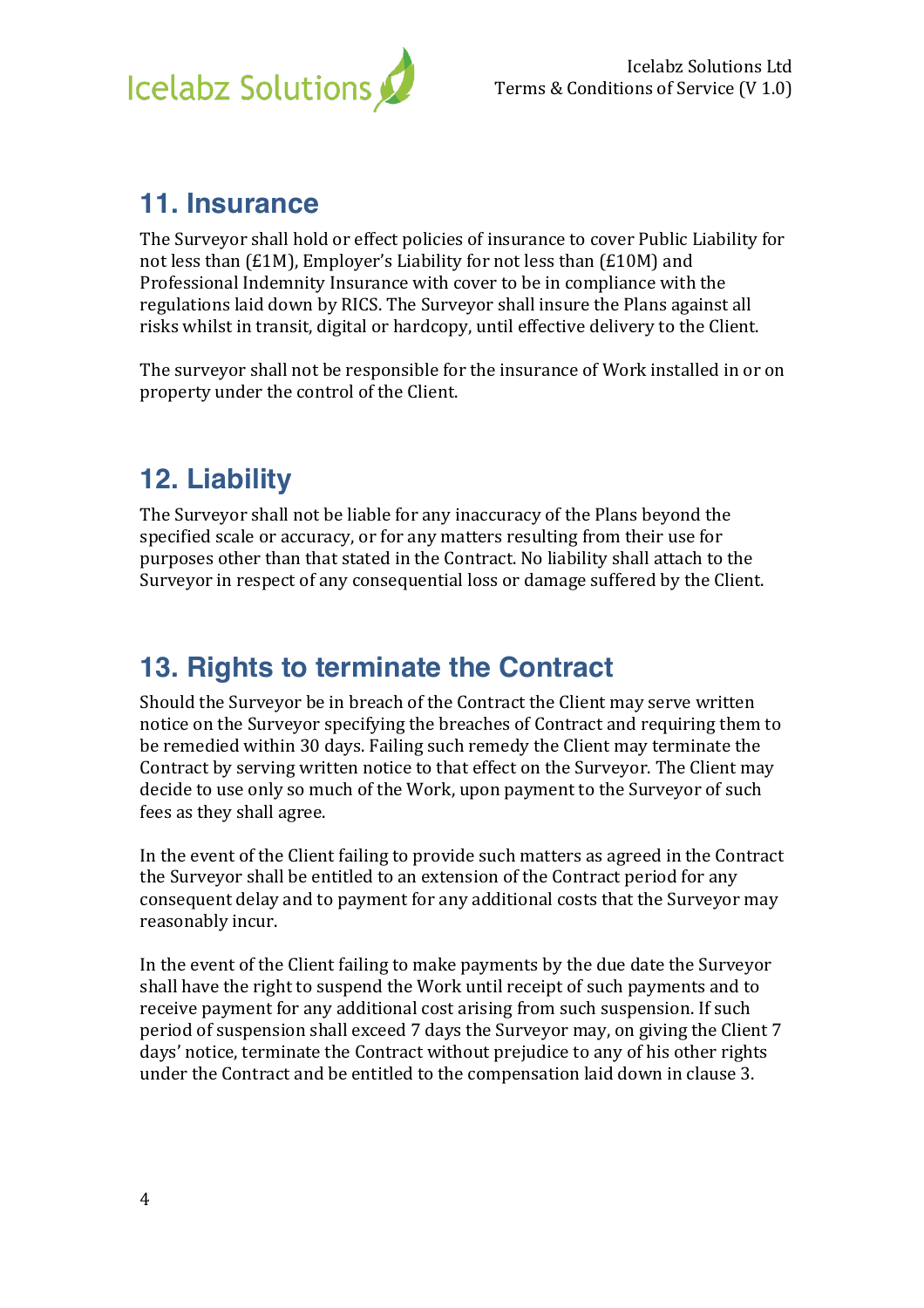

### **14. Bankruptcy or liquidation**

If either party commits an act of bankruptcy or has a Receiving Order made against them the Work may be suspended and the Contract terminated upon written notice being served.

### **15. Force majeure**

The Surveyor shall not be liable for any failure to perform the Work either at all or within any particular time if performance is delayed, hindered or prevented by any circumstances beyond the Surveyor's control. After a period of seven days from the start of such circumstances either party may give notice to determine the Contract forthwith. The Client shall pay the Surveyor for the Work undertaken together with such additional costs to which the Surveyor has been committed or might reasonably have incurred.

## **16. Copyright**

The copyright and any other Intellectual Property Rights (IPR) in the Plans shall remain vested in the Surveyor who will grant an irrevocable royalty-free licence for use by the Client for any purpose related to the Purpose once payment has been received in full.

Such licence may not be transferred to a Third Party without the written agreement of the Surveyor. The Surveyor may provide Plans prior to the issue of an invoice, under a temporary licence arrangement. The Client shall not remove any markings identifying the Surveyor as the owner of the Copyright.

# **17. Confidentiality**

The Surveyor shall respect any confidential documentation or information relating to the Work and make no unauthorised disclosure or use thereof.

### **18. Contract governance**

The Contract shall be governed by and construed according to the law of the Country of Domicile of the party introducing these Conditions into the Contract.